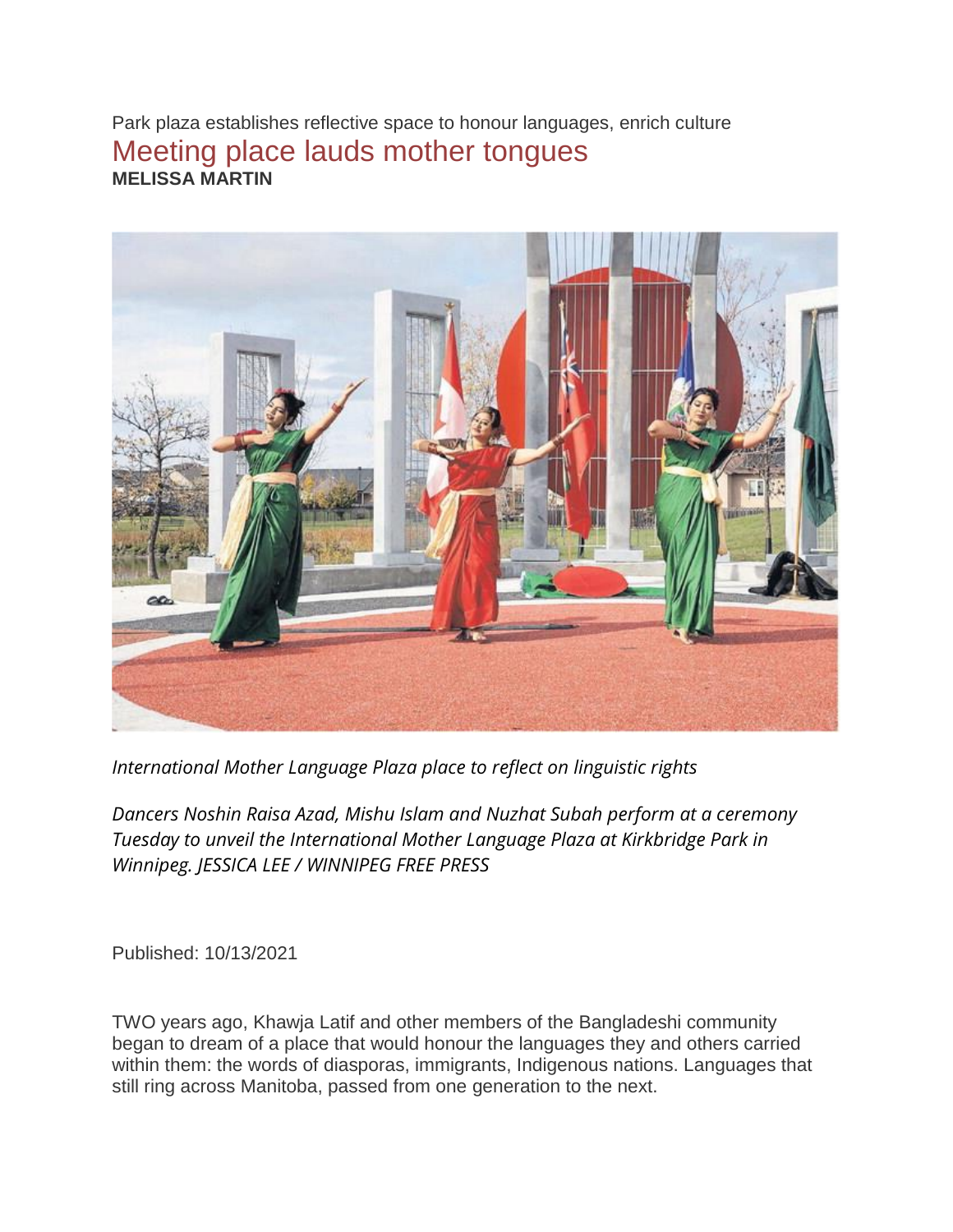Now, that dream is a reality.

On Tuesday, organizers officially cut the ribbon on the International Mother Language Plaza, a gathering space and sculptural installation at Kirkbridge Park in Richmond West. The grand opening marked the culmination of two years of work.

"I'm overwhelmed by the reaction I have received today," said Latif, president of the Manitoba Bangladesh Bhaban Corp., after a ceremony which included Bangladeshi dance, speeches from dignitaries and a presentation by students of nearby Bairdmore School, who offered greetings in their own heritage languages.

The plaza features an Indigenous medicine wheel, watched over by a replica of the Shaheed Minar monument in Dhaka, Bangladesh. That monument was designed by sculptors Hamidur Rahman and Novera Ahmed to honour those killed in the 1952 Bengali Language Movement, which ultimately gave rise to Bangladesh's independence from India.

In that way, the plaza recognizes that groundbreaking fight to secure rights for Bangla speakers, which eventually inspired the United Nations Educational, Scientific and Cultural Organization to honour Feb. 21 as the International Mother Language Day, a statement of support for global ethno-linguistic rights.

"Any Bangladeshi, if they come here they will feel emotional, for sure," Latif said. "That's brought us together."

To design the medicine wheel at the plaza's heart, organizers consulted with students from Southeast Collegiate, a unique institution that offers students from Manitoba First Nations lodging and education centered on Indigenous culture. Students consulted with elders and studied medicine wheels from across different traditions.

The final design features a red circle at the heart of the plaza, which symbolizes the person, surrounded by bands of four colours: white, which faces cardinal north, followed clockwise by yellow, red and black. At Tuesday's ceremony, collegiate director-principal Sheryl McCorrister was delighted to see the design was executed faithfully.

"As you go through the medicine wheel, it describes you going from birth to an elder," McCorrister said. "Each colour represents one part of that. It's the cycle of life and